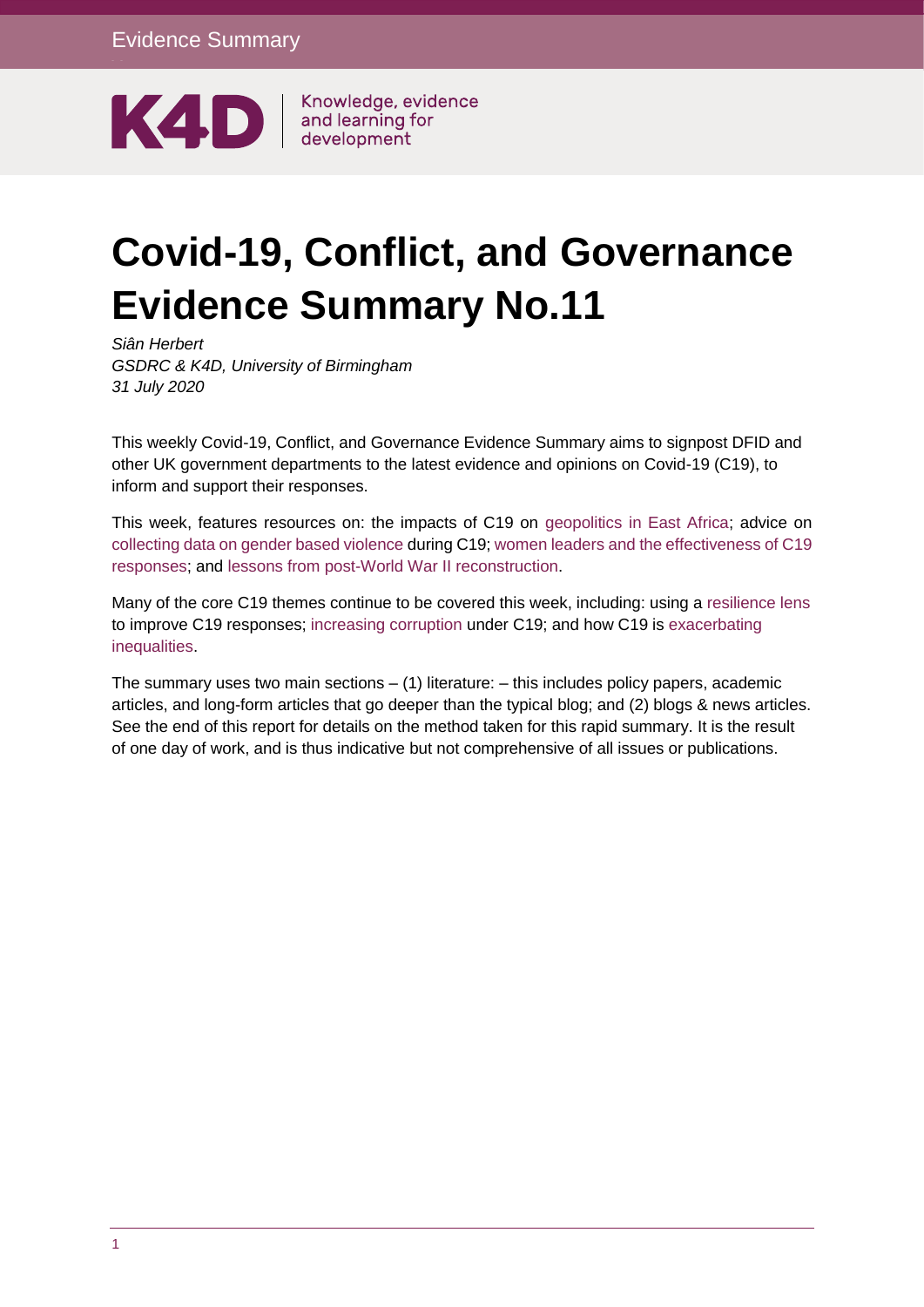## **LITERATURE**

### **GOVERNANCE**

| <b>Title/URL</b>                                                           | Name of author;<br>publisher;<br>publication type                                                        | <b>Summary</b>                                                                                                                                                                                                                                                                                                                                                                                                                                                                                                                                                                                                                                                                                                                                                                                                                                                                                                                 |
|----------------------------------------------------------------------------|----------------------------------------------------------------------------------------------------------|--------------------------------------------------------------------------------------------------------------------------------------------------------------------------------------------------------------------------------------------------------------------------------------------------------------------------------------------------------------------------------------------------------------------------------------------------------------------------------------------------------------------------------------------------------------------------------------------------------------------------------------------------------------------------------------------------------------------------------------------------------------------------------------------------------------------------------------------------------------------------------------------------------------------------------|
| Women leaders are better<br>at fighting the pandemic                       | Supriya Garikipati<br>& Uma<br>Kambhampati;<br>Centre for<br><b>Economic Policy</b><br>Research; Article | Are women leaders doing better in<br>responding to C19? This article,<br>summarising a journal article posted on the<br>Social Science Research Network (SSRN),<br>analyses if there are significant differences<br>in the C19 outcomes of male and female<br>led-countries in the first quarter of C19, and<br>whether these differences can be explained<br>by differences in policy measures adopted<br>by male and female leaders.                                                                                                                                                                                                                                                                                                                                                                                                                                                                                         |
|                                                                            |                                                                                                          | Through data analysis it finds that C19<br>outcomes (cases and deaths) are<br>systematically better in countries led by<br>women, as compared to countries similar<br>along a range of characteristics. The timing<br>of lockdown has been driving the better<br>outcomes in female-led countries. Drawing<br>on behavioural studies and leadership<br>literature they explore different explanation<br>for this: (a) that risk aversion may manifest<br>differently with women more risk-averse<br>than men with regard to lives, yet more risk<br>taking with regards to the economy; (b) sex-<br>differences in feelings of empathy which<br>cannot be fully explained as cultural<br>derivatives of socialisation alone but have<br>deeper neurobiological drivers; and (c)<br>differing leadership styles with men more<br>likely to lead in a 'task-oriented' style and<br>women in an 'interpersonally oriented' style. |
| And now win the peace':<br>Ten lessons from history<br>for the next normal | Kevin Sneader &<br>Shubham<br>Singha; McKinsey<br>and Company;<br>Article                                | What can we learn from post-WWII<br>reconstruction for C19 response? This<br>paper highlights key factors for postwar<br>recovery as: a sense of purpose around<br>rebuilding lives and livelihoods; the creation<br>of global institutions to promote technology<br>sharing, economic growth, and political                                                                                                                                                                                                                                                                                                                                                                                                                                                                                                                                                                                                                   |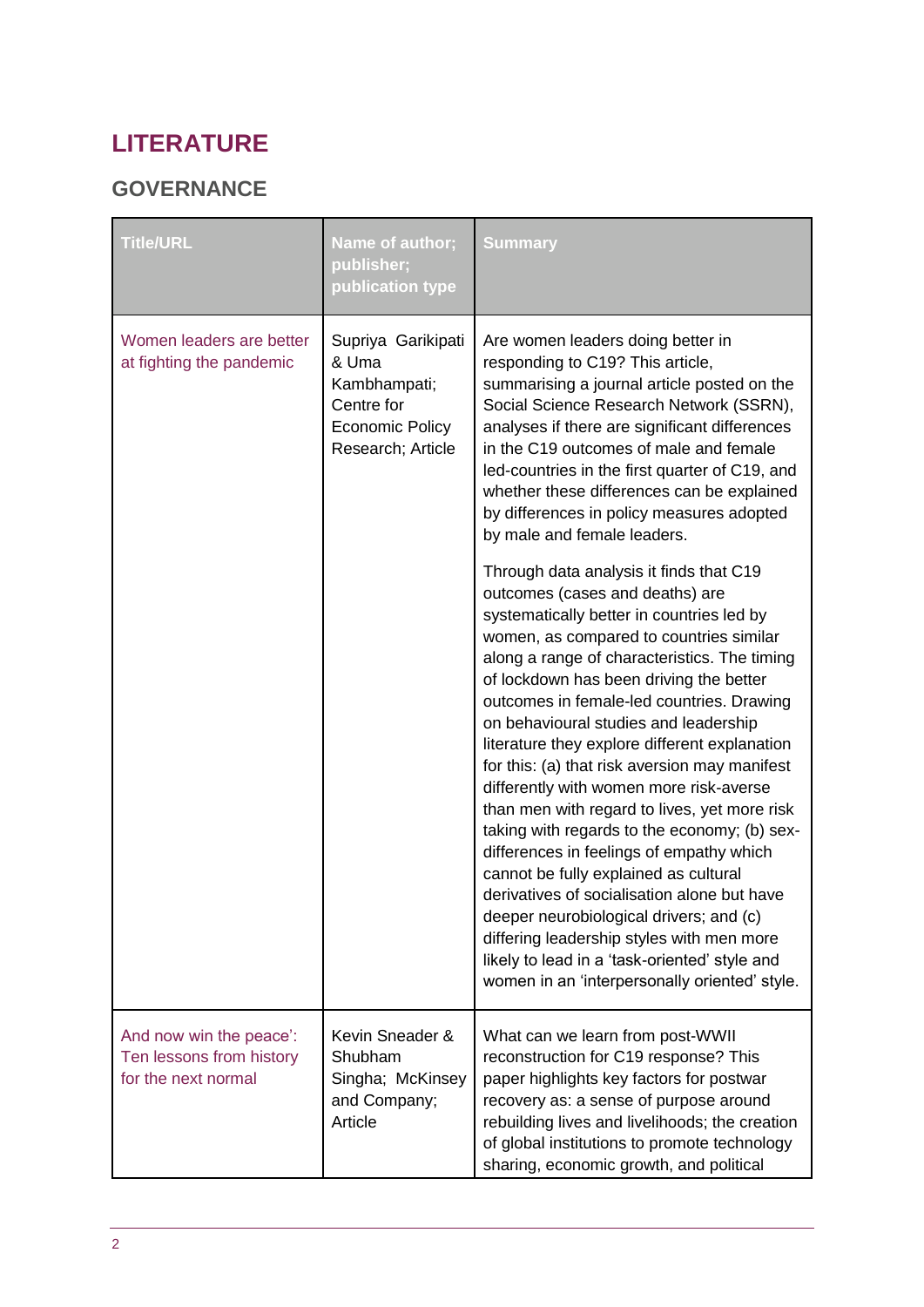|                                                                                              |                                                                                                | stability; sustained investment in human and<br>physical infrastructure; and the adaptions of<br>business. However, there are limits to the<br>postwar analogy. In adapting these lessons<br>to C19 they suggest: reform and reshape<br>globalization; create trade policies that take<br>into account how globalization is changing;<br>promote the diffusion of technology; renew<br>the role and effectiveness of the public<br>sector; modernise social policies; institute<br>measures to increase productivity; build<br>digital infrastructure; invest in reskilling;<br>expand the labor force; reimagine and<br>reinvigorate the private-sector social<br>contract; embrace 'stakeholder capitalism';<br>invest in employees; and deploy<br>productivity-boosting technology. |
|----------------------------------------------------------------------------------------------|------------------------------------------------------------------------------------------------|----------------------------------------------------------------------------------------------------------------------------------------------------------------------------------------------------------------------------------------------------------------------------------------------------------------------------------------------------------------------------------------------------------------------------------------------------------------------------------------------------------------------------------------------------------------------------------------------------------------------------------------------------------------------------------------------------------------------------------------------------------------------------------------|
| Immediate and longer-<br>term impacts of Covid-19<br>on geopolitics in East<br><b>Africa</b> | Luke Kelly;<br>Institute for<br>Development<br>Studies (IDS);<br><b>K4D Helpdesk</b><br>report | What are the immediate and<br>medium/longer-term impacts of C19 on<br>regional and geopolitics in East Africa? This<br>rapid literature review finds that the<br>medium- to long-term effects of C19 on<br>geopolitics in East Africa are unknown. In<br>the immediate term, C19 is likely to put<br>stress on economies and healthcare<br>systems, and thereby have the potential to<br>exacerbate regional conflicts. It is also likely<br>to lead to East African countries re-<br>evaluating their relationships with other<br>countries in the region and further afield as<br>they seek financial help from abroad (e.g.<br>debt relief), and to build more resilience to<br>global shocks.                                                                                      |

## *Extra papers – without summary*

| <b>Title/URL</b>                                                                                                                              | Name of author; publisher;<br>publication type               |
|-----------------------------------------------------------------------------------------------------------------------------------------------|--------------------------------------------------------------|
| Wage Losses and Inequality in Developing Countries:<br>Labor Market and Distributional Consequences of<br><b>COVID-19 Lockdowns in Turkey</b> | Anil Duman; Social Science<br>Research Network (SSRN); Paper |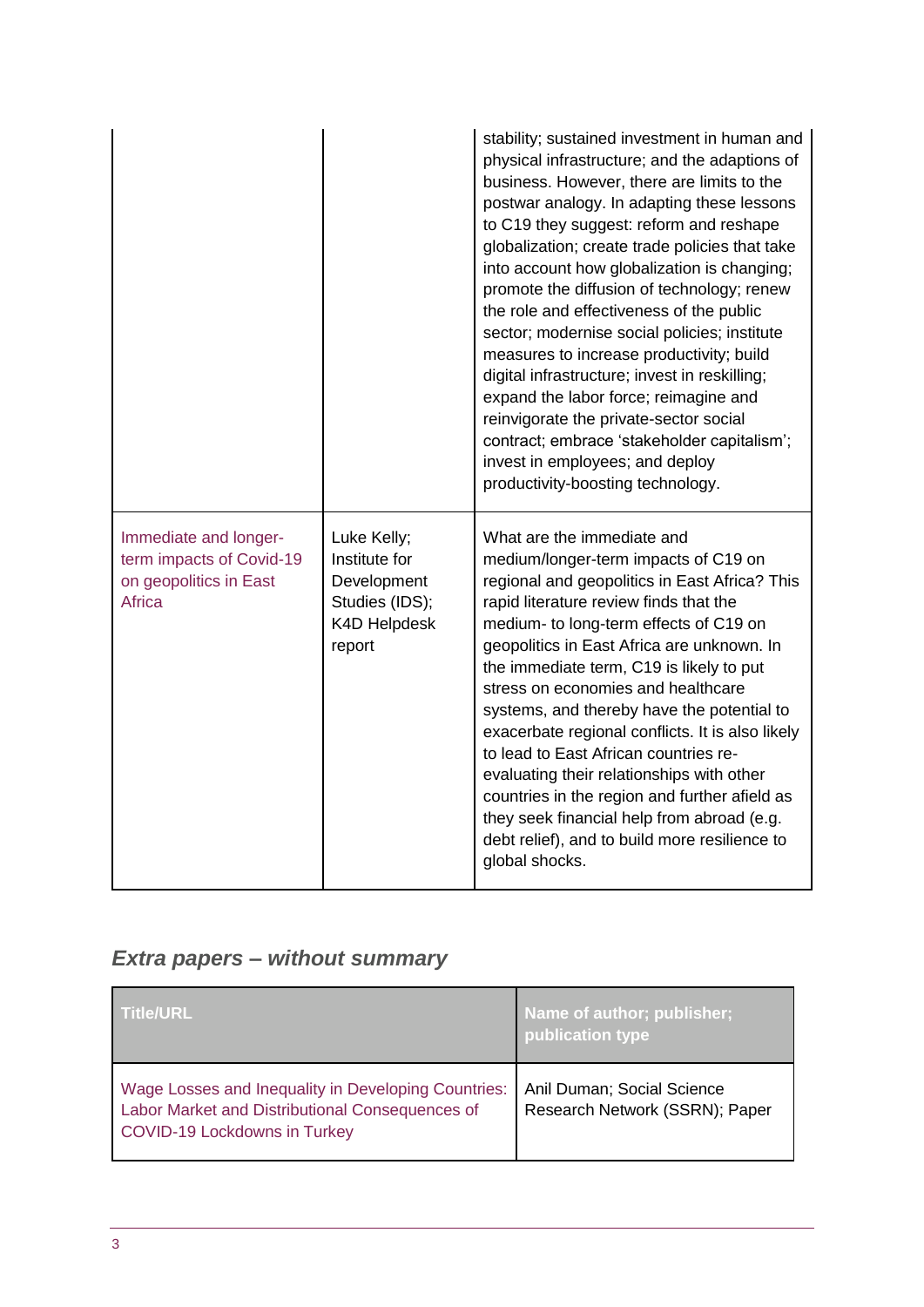| COVID-19 and Women's Well-Being                                                                    | Adan Silverio-Murillo, Lauren<br>Hoehn-Velasco, Jose Roberto<br>Balmori de la Miyar & Abel<br>Rodriguez; Social Science<br>Research Network; Paper |
|----------------------------------------------------------------------------------------------------|----------------------------------------------------------------------------------------------------------------------------------------------------|
| The Parliamentary Response to COVID-19 and the<br>States of Emergency (SoE) in the Western Balkans | Ivan Radojevic & Nevenka<br><b>Stankovic: Westminster Foundation</b><br>for Democracy; Paper                                                       |
| Building back with justice - Dismantling inequalities<br>after Covid-19 (July 2020)                | Christian Aid; Report                                                                                                                              |
| Reform Past Due: Covid-19 agnifies need to improve<br>Spain's Asylum System                        | Daphne Panayotatos; Refugees<br>International; Report                                                                                              |

## **CONFLICT**

| <b>Title/URL</b>                                                                      | <b>Name of</b><br>author;<br>publisher;<br>publication<br>type                                                                                     | <b>Summary</b>                                                                                                                                                                                                                                                                                                                                                                                                                                                                                                                                                                                                                                                                                                                                                                                                                                                                                                                                  |
|---------------------------------------------------------------------------------------|----------------------------------------------------------------------------------------------------------------------------------------------------|-------------------------------------------------------------------------------------------------------------------------------------------------------------------------------------------------------------------------------------------------------------------------------------------------------------------------------------------------------------------------------------------------------------------------------------------------------------------------------------------------------------------------------------------------------------------------------------------------------------------------------------------------------------------------------------------------------------------------------------------------------------------------------------------------------------------------------------------------------------------------------------------------------------------------------------------------|
| Decision tree: Data<br><b>Collection on Violence</b><br>against Women and<br>COVID-19 | kNOwVAWdata,<br><b>United Nations</b><br>Population<br>Fund (UNFPA),<br>UN Women &<br><b>World Health</b><br>Organisation<br>(WHO);<br>Infographic | This decision tree helps organisations with<br>gender-based violence programmes, national<br>statistical offices, policymakers and<br>researchers decide when and how to best<br>collect data on women's experiences of<br>violence and their access and use of relevant<br>services during the C19. It guides data<br>collectors through the considerations, viable<br>options and alternative data sources for<br>obtaining information without jeopardising<br>participants' safety or the data's integrity. In<br>doing so, it aims to identify data sources and<br>methodologies that are useful for<br>strengthening services and referral pathways<br>for women experiencing violence during C19.<br>Restrictions of movement mean women who<br>experience violence are likely trapped at home<br>with their abusers. Interviews with women who<br>may be experiencing violence must be<br>conducted in private to ensure the quality of |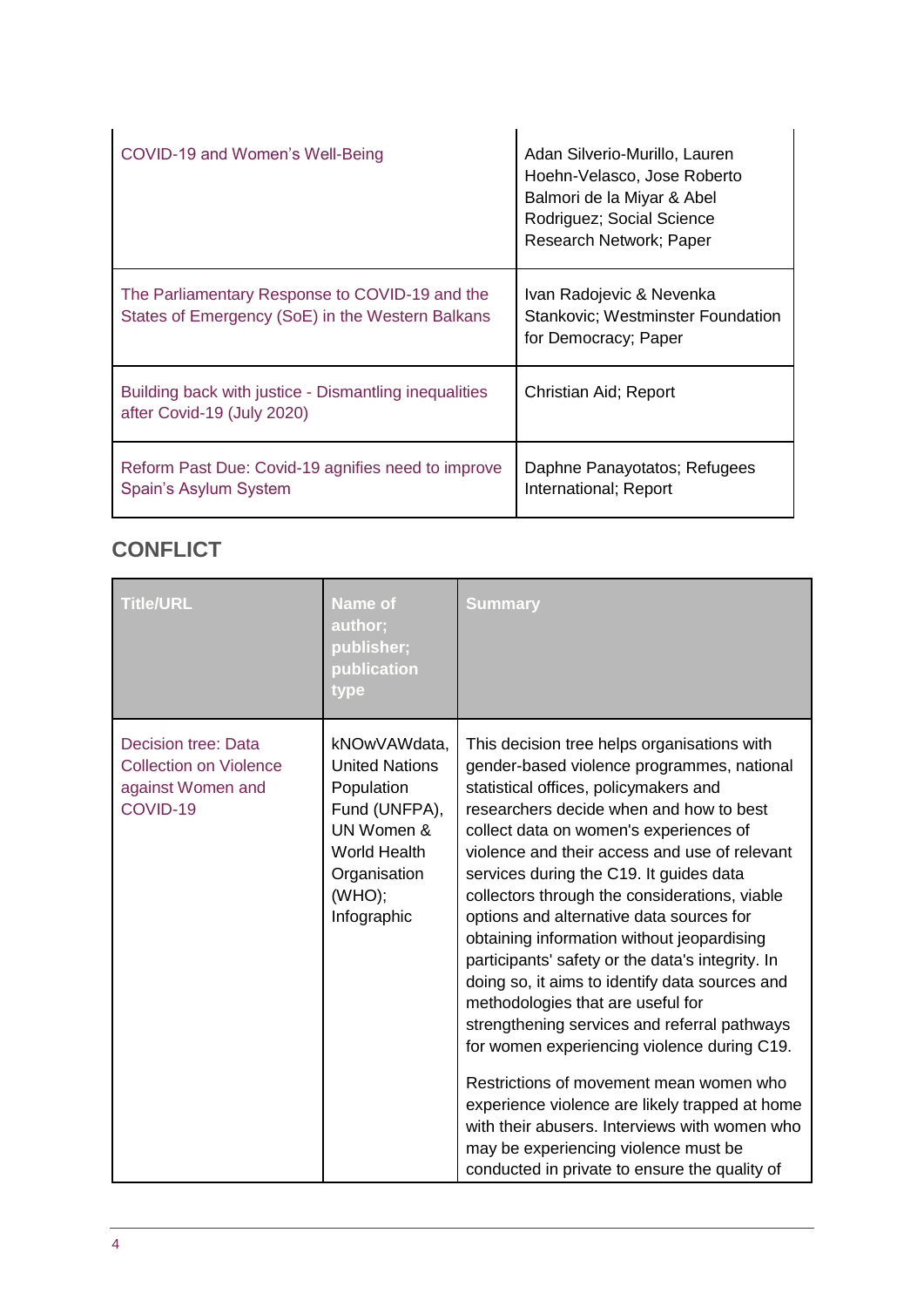|                                                                                   |                                                           | the data and the safety of the respondent, so it<br>is extremely difficult to collect ethical and<br>reliable data using population-based surveys<br>during this period when men are home due to<br>lockdowns or lost work, etc.                                                                                                                                                                                                                                                                                                                                                                                                                                                                                                                                                |
|-----------------------------------------------------------------------------------|-----------------------------------------------------------|---------------------------------------------------------------------------------------------------------------------------------------------------------------------------------------------------------------------------------------------------------------------------------------------------------------------------------------------------------------------------------------------------------------------------------------------------------------------------------------------------------------------------------------------------------------------------------------------------------------------------------------------------------------------------------------------------------------------------------------------------------------------------------|
| <b>COVID-19 in Eastern</b><br>Africa: impact analysis on<br>conflict and security | Kelbesa<br>Megersa; IDS;<br><b>K4D Helpdesk</b><br>Report | What are the the immediate and<br>medium/longer-term impacts of C19 on conflict<br>and security in East Africa? This literature<br>review finds that the key conflict, security and<br>political developments linked to C19 and their<br>implications for countries in the region include:                                                                                                                                                                                                                                                                                                                                                                                                                                                                                      |
|                                                                                   |                                                           | In Ethiopia, elections that were scheduled<br>for August 2020 have been indefinitely<br>postponed and the government has<br>declared a state of emergency. This could<br>be a major source of conflict as some key<br>opposition groups and a key regional<br>government (Tigray) opposes it.<br>In Kenya, several incidences of violence<br>have occurred in response to the C19<br>curfew. There are fears that rising<br>unemployment could spark unrest and<br>insecurity, particularly among the youth.<br>Somalia and South Sudan's existing<br>conflict and security challenges may be<br>exacerbated by C19.<br>In Sudan, pre-C29, the conflict situation<br>was generally improving. However, there<br>are security concerns linked to old Bashir<br>regime loyalists. |
| COVID-19 in Fragile<br><b>Contexts: Reaching</b><br><b>Breaking Point</b>         | Mercy Corps;<br>Report                                    | How will C19 impact fragile contexts? This<br>report finds that secondary impacts on social<br>and economic systems are already<br>outweighing the direct health impacts,<br>magnifying existing poverty and inequality and<br>posing lasting challenges to resilience and<br>peace. C19 is a threat multiplier and is<br>amplifying existing drivers of fragility and<br>violent conflict. E.g. The Horn of Africa is<br>facing the worst desert locust swarms in over<br>25 years, endangering the food security of<br>millions. Lebanon is facing multiple, mounting<br>crises with wildfires, civil protests, and a<br>growing economic and banking crisis. It<br>recommends: supporting local markets;                                                                     |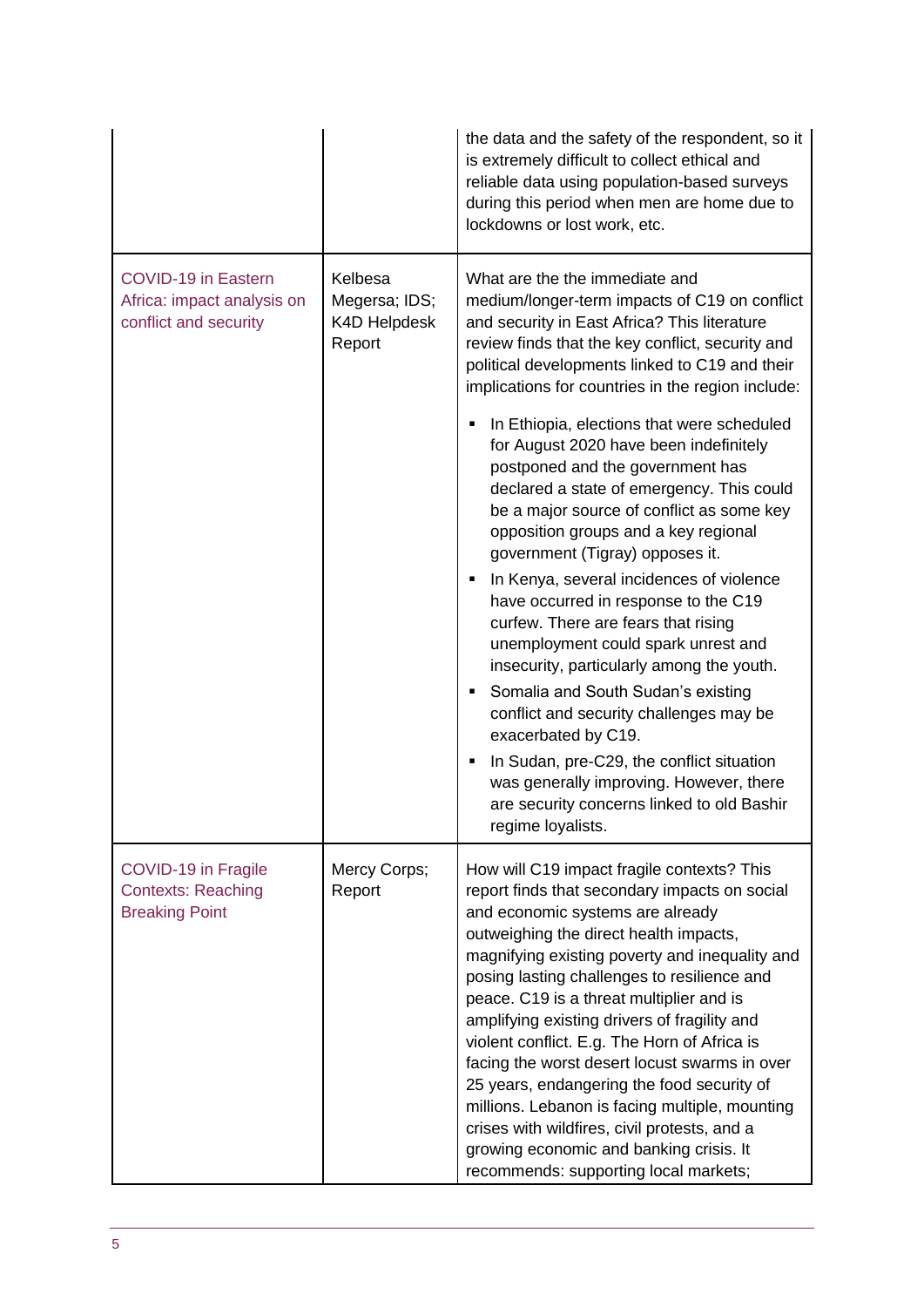|                                                                                                                                      |                                                                                                    | promoting peace and good governance;<br>investing in climate adaptation; and<br>addressing the specific needs of women and<br>girls.                                                                                                                                                                                                                                                                                                                                                  |
|--------------------------------------------------------------------------------------------------------------------------------------|----------------------------------------------------------------------------------------------------|---------------------------------------------------------------------------------------------------------------------------------------------------------------------------------------------------------------------------------------------------------------------------------------------------------------------------------------------------------------------------------------------------------------------------------------------------------------------------------------|
| Covid-19 and Conflict:<br><b>Advancing Women's</b><br>Meaningful Participation in<br><b>Ceasefires and Peace</b><br><b>Processes</b> | Department of<br>Political and<br>Peacebuilding<br>Affairs and UN<br>Women; Policy<br><b>Brief</b> | How can women be included in peace<br>processes in the wake of C19? This brief<br>highlights the importance of women's full,<br>equal and meaningful participation in C19<br>responses and in peacemaking efforts, and<br>explains how the women, peace and security<br>(WPS) agenda provides a framework for<br>inclusive decision-making and sustainable<br>solutions. C19 is disrupting efforts to end<br>conflict, with gendered impacts. To build back<br>better, it recommends: |
|                                                                                                                                      |                                                                                                    | Continue calls and support for women's<br>٠<br>meaningful participation in ceasefire and<br>peace negotiations;                                                                                                                                                                                                                                                                                                                                                                       |
|                                                                                                                                      |                                                                                                    | Press for dedicated measures to promote<br>٠<br>women's meaningful participation in formal<br>negotiations;                                                                                                                                                                                                                                                                                                                                                                           |
|                                                                                                                                      |                                                                                                    | Increase financial and political support to<br>٠<br>women's civil society organisations;                                                                                                                                                                                                                                                                                                                                                                                              |
|                                                                                                                                      |                                                                                                    | Call for the inclusion of gender-responsive<br>C19 commitments in agreements;                                                                                                                                                                                                                                                                                                                                                                                                         |
|                                                                                                                                      |                                                                                                    | Support multi-track peace processes;<br>٠                                                                                                                                                                                                                                                                                                                                                                                                                                             |
|                                                                                                                                      |                                                                                                    | Ensure women are engaged as a vital<br>constituency in the implementation of<br>agreements;                                                                                                                                                                                                                                                                                                                                                                                           |
|                                                                                                                                      |                                                                                                    | Apply a gender lens to navigating the shift<br>٠<br>to mediation over digital platforms;                                                                                                                                                                                                                                                                                                                                                                                              |
|                                                                                                                                      |                                                                                                    | Ensure dedicated gender expertise to<br>٠<br>support the work of peace processes;                                                                                                                                                                                                                                                                                                                                                                                                     |
|                                                                                                                                      |                                                                                                    | Build back with smarter and more inclusive<br>٠<br>systems.                                                                                                                                                                                                                                                                                                                                                                                                                           |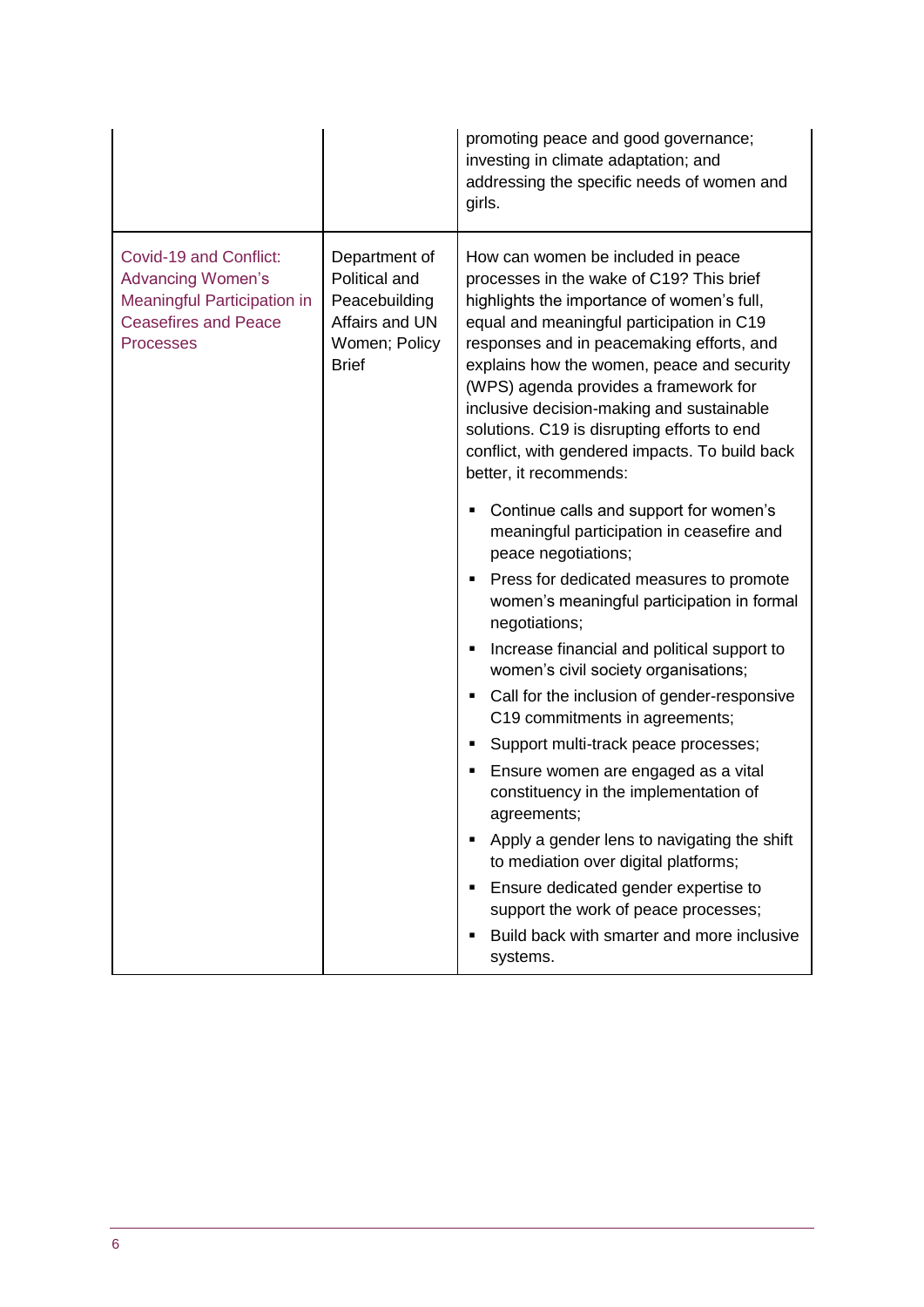## **BLOGS & NEWS ARTICLES**

## **GOVERNANCE**

| <b>Title/URL</b>                                                                                      | <b>Name of</b><br>author;<br>publisher;<br>publication<br>type | <b>Summary</b>                                                                                                                                                                                                                                                                               |
|-------------------------------------------------------------------------------------------------------|----------------------------------------------------------------|----------------------------------------------------------------------------------------------------------------------------------------------------------------------------------------------------------------------------------------------------------------------------------------------|
| South Africa investigates<br>allegations of corruption<br>linked to billions in<br>coronavirus relief | <b>ABC News:</b><br><b>News</b><br>article                     | This news article discusses South Africa's<br>President Cyril Ramaphosa's wide-ranging graft<br>investigation into the C19 response, with<br>corruption allegations linked to its historic \$36.6<br>billion economic relief package.                                                        |
| IMF Ioan: The 'anti-<br>corruption clauses' in<br>place to stop COVID<br>looting                      | Tom Head;<br>The South<br>African;<br><b>News</b><br>article   | This news article reports that South Africa's newly<br>secured loan from the IMF to fight C19 has a<br>number of anti-corruption clauses in the<br>agreement.                                                                                                                                |
| Ninety companies, R2.2bn<br>looted: 'COVID corruption'<br>rips through SA                             | Tom Head;<br>The South<br>African;<br><b>News</b><br>article   | This news article reports that at least 90<br>businesses in South Africa are suspected of<br>setting up corrupt contracts with the health<br>department, with one deal said to be worth around<br>R125m relating to personal protective equipment<br>(PPE) procurement in Gauteng.           |
| Senate to probe 'unabated<br>corruption' in PhilHealth                                                | JC Gotinga;<br>Rappler;<br><b>News</b><br>article              | This news article reports that the Senate in The<br>Philippines will open another investigation of<br>alleged corruption in the Philippine Health<br>Insurance Corporation (PhilHealth) following the<br>resignation of the state insurer's anti-fraud legal<br>officer.                     |
| <b>Review of India's Anti-</b><br><b>Corruption Measures</b><br>Pushed To 2021 Due to<br>Covid-19     | New Delhi<br>Television<br>Limited;<br><b>News</b><br>article  | This news article reports that India's much-awaited<br>Financial Action Task Force's mutual evaluation of<br>India's anti-money laundering regime and legal<br>measures framed to check financial crimes,<br>scheduled for this year, has been postponed till<br>early next year due to C19. |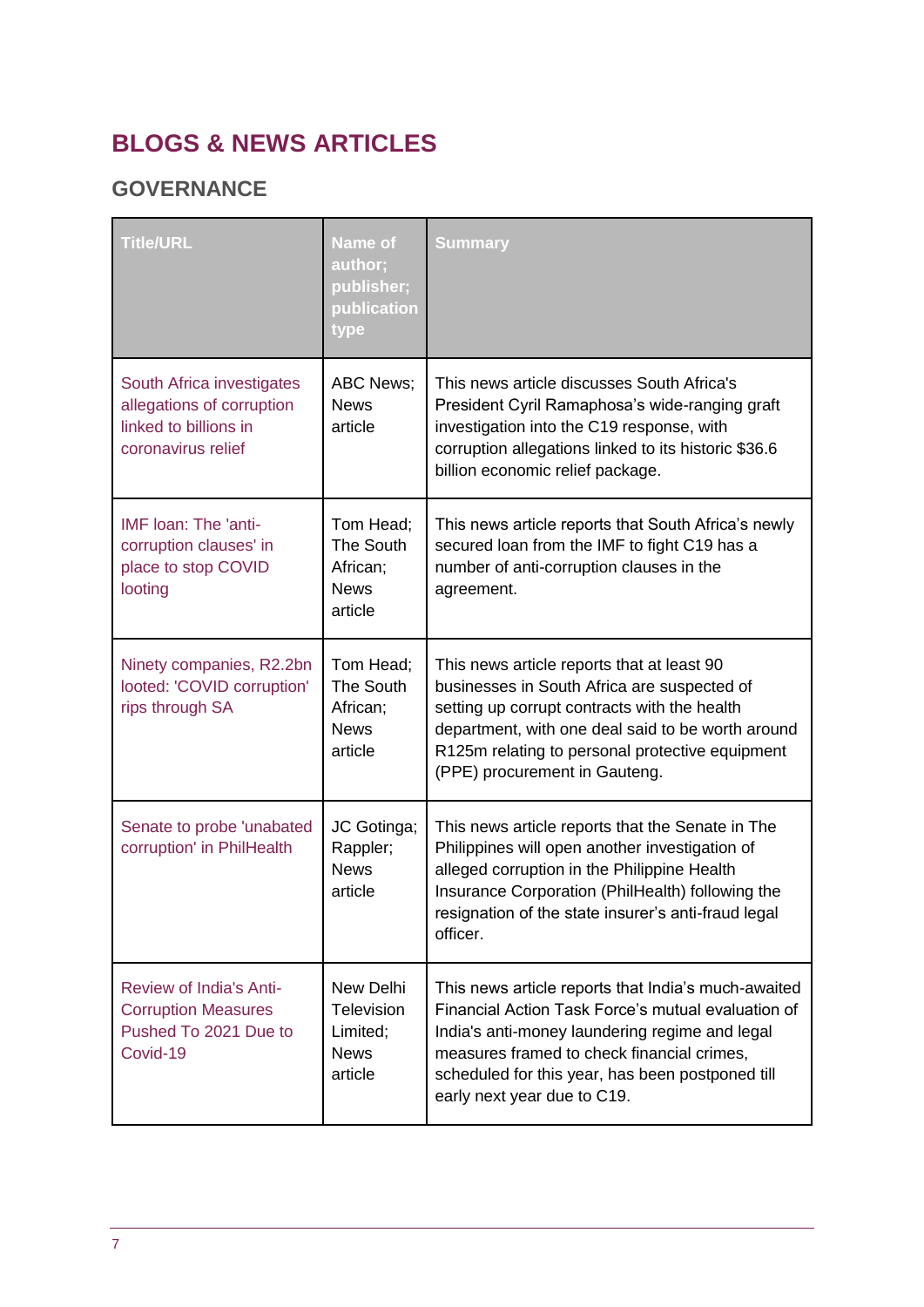|  |  |  | <b>Extra blogs &amp; news articles - without summary</b> |
|--|--|--|----------------------------------------------------------|
|  |  |  |                                                          |

| <b>Title/URL</b>                                                                                            | Name of author; publisher;<br>publication type                                                          |
|-------------------------------------------------------------------------------------------------------------|---------------------------------------------------------------------------------------------------------|
| Populist, Technocratic, and Authoritarian Responses<br>to Covid-19                                          | Claudia Landwehr & Armin Schäfer;<br>Social Science Research Council;<br>Article                        |
| Violence, Cybersex Trafficking, and Child Marriage<br>Spike for Girls in Asia-Pacific During COVID-19       | Madeleine Keck; Global Citizen;<br><b>News</b>                                                          |
| Thailand's school haircut controversy reflects<br>authoritarian attitudes                                   | Deutsche Welle; News                                                                                    |
| The IMF, Covid-19 and Anti-corruption: The story so<br>far                                                  | M. Emilia Berazategui; Transparency<br>International; Blog                                              |
| Corruption and COVID-19                                                                                     | Vitor Gaspar, Martin Mühleisen &<br>Rhoda Weeks-Brown; International<br>Monetary Fund; Blog             |
| WTO - European Union calls for more transparency<br>on Coronavirus trade-related measures by WTO<br>members | Baker McKenzie; Lexology; Blog                                                                          |
| Exchange of tax information: a butterfly effect on<br>domestic resource mobilisation                        | Zayda Manatta; OECD Development<br>Matters; Blog                                                        |
| Under COVID-19, Domestic Violence Intensifies in<br><b>Kazakhstan</b>                                       | Assem Almukhanbetkyzy & Kristi<br>Eaton; The Diplomat; Article                                          |
| Digital rights in the COVID-19 era                                                                          | UN Human Settlements Program / UN<br>Office of the High Commissioner for<br>Human Rights; Press Release |
| Hunger rises as Covid-19 cases surge in Latin<br>America                                                    | World Food Programme; News                                                                              |
| Data governance and context for evidence-based<br>medicine: Transparency and bias in COVID-19 times         | George Anadiotis; ZDNet; Article                                                                        |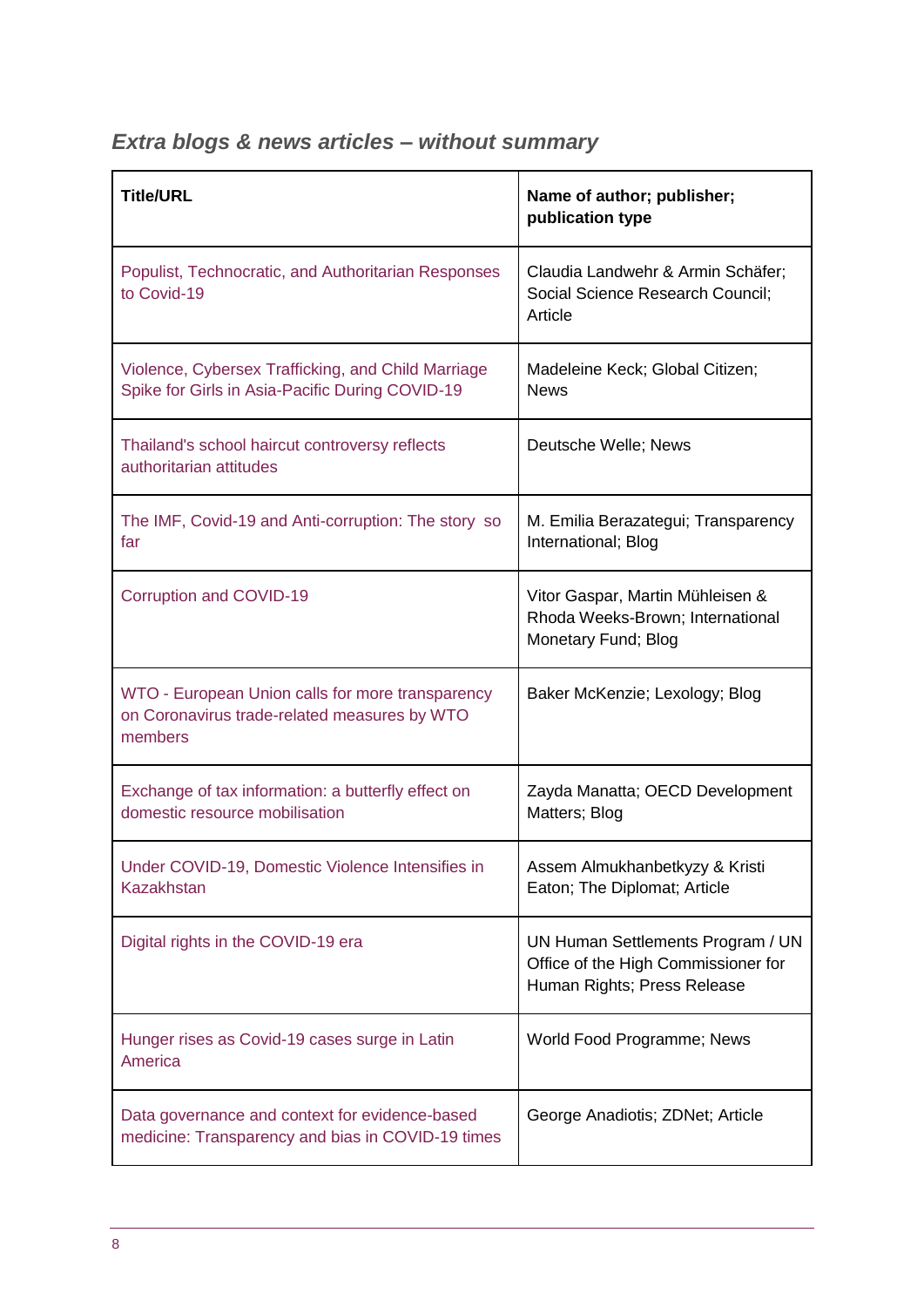## **CONFLICT**

| <b>Title/URL</b>  | <b>Name of</b><br>author;<br>publisher;<br>publication<br>type | <b>Summary</b>                                                                                                                                                                                                                                                                                                                                                                                                                                                                                                                                                                                        |
|-------------------|----------------------------------------------------------------|-------------------------------------------------------------------------------------------------------------------------------------------------------------------------------------------------------------------------------------------------------------------------------------------------------------------------------------------------------------------------------------------------------------------------------------------------------------------------------------------------------------------------------------------------------------------------------------------------------|
| Iraq on the brink | Adnan<br>Bahiya;<br>The<br>Ecologist;<br><b>Blog</b>           | How is C19 affecting conflict and governance in<br>Iraq? This blog explains that while protests in Iraq<br>abruptly halted at the beginning of C19, they re-<br>emerged again last month. C19, and the oil price<br>crash, have accentuated Iraq's problems, with<br>protests starting in 2019 as a result of years of<br>despair at rising poverty and unemployment,<br>decaying health and education systems, falling<br>literacy rates, and the erosion of women's rights.<br>The current protests foreshadow greater turmoil for<br>Iraq, unless the causes behind the protests are<br>addressed. |

## *Blogs & news articles – without summary*

| <b>Title/URL</b>                                                                    | Name of author; publisher;<br>publication type                                                    |
|-------------------------------------------------------------------------------------|---------------------------------------------------------------------------------------------------|
| Yemen's Response to COVID-19: Part I                                                | Raiman Al-Hamdani & Robert<br><b>Wilson</b> ; Political Settlement<br>Research Programme; Opinion |
| Yemen's Response to COVID-19: Part II                                               | Raiman Al-Hamdani & Robert<br><b>Wilson; Political Settlement</b><br>Research Programme; Opinion  |
| Enter the Fourth Horseman: Coronavirus and Middle<br><b>East States in Conflict</b> | Ian Parmeter; Australian Institute of<br>International Affiairs; Analysis                         |
| African mediation in the shadow of COVID-19                                         | Mohamed El Hacen Lebatt; Accord;<br>Analysis                                                      |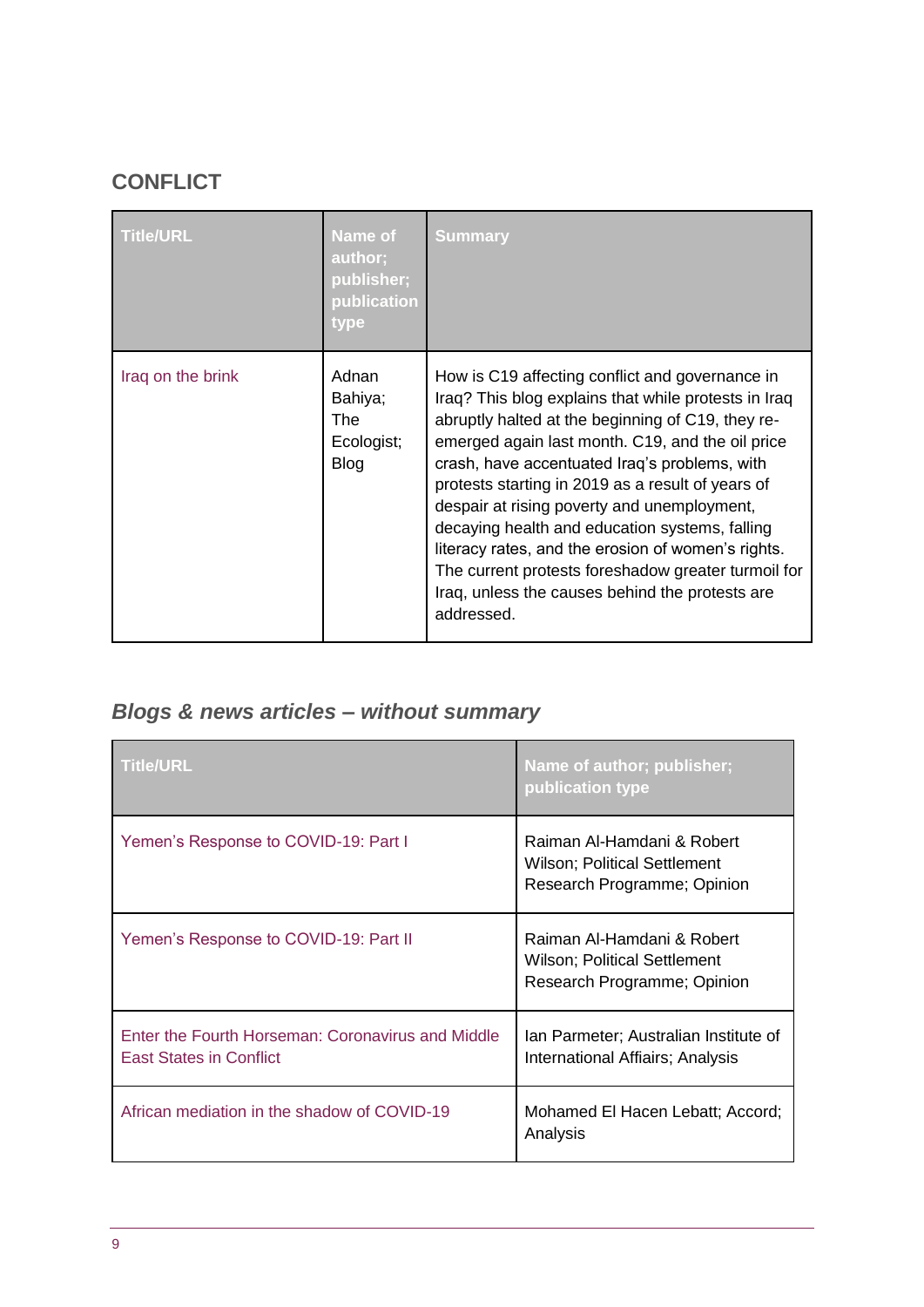## **PODCASTS & VIDEOS**

| <b>Title/URL</b>                                                                                                                      | Name of author;<br>publisher;<br>publication type                                  | <b>Summary</b>                                                                                                                                                                                                                     |
|---------------------------------------------------------------------------------------------------------------------------------------|------------------------------------------------------------------------------------|------------------------------------------------------------------------------------------------------------------------------------------------------------------------------------------------------------------------------------|
| Populism in the Post-<br>COVID-19 World                                                                                               | The London School<br>of Economics and<br><b>Political Science;</b><br>Video        | In this video, LSE hosts a discussion on<br>ways in which liberal democracies can<br>respond to the challenge of authoritarian<br>populism in a post-C19 world.                                                                    |
| <b>COVID-19 Experiences</b><br>and Challenges in Fragile<br><b>Contexts: Building</b><br><b>Resilience to Future</b><br><b>Shocks</b> | <b>United Nations Office</b><br>for Disaster Risk<br>Reduction (UNDRR);<br>Webinar | In this webinar, UNDRR provides a<br>platform to share information on C19<br>preparedness, response and recovery<br>efforts with a focus on lessons learned,<br>good practices, challenges and<br>experiences in fragile contexts. |
| <b>ODI Bites: Africa beyond</b><br>Covid-19                                                                                           | Overseas<br>Development<br>Institute; Video                                        | In this video, ODI hosts a discussion to<br>explore what new approaches and<br>enhanced forms of collaboration will<br>need to be built between Africa and<br>Europe beyond C19.                                                   |
| <b>How Criminals Are Using</b><br>PPE as a Money-<br><b>Laundering Tool</b>                                                           | Nick Holland; Bank<br>Info Security;<br>Interview                                  | This interview explains how money<br>launderers are developing new tactics<br>during C19 e.g. by using PPE as a form<br>of currency                                                                                                |

## **EVENTS**

05 August - 5: 00 pm- 6: 00 pm (BST) [BBL: Global Integrity's COVID-19 Fiscal Gov & Anti-](https://www.eventbrite.com/e/bbl-global-integritys-covid-19-fiscal-gov-anti-corruption-database-tickets-114971153816)[Corruption Database,](https://www.eventbrite.com/e/bbl-global-integritys-covid-19-fiscal-gov-anti-corruption-database-tickets-114971153816) Global Integrity – This event explores Global Integrity's newly launched fiscal governance and anti-corruption database to seek for inputs and feedback.

## **DASHBOARDS, TRACKERS & RESOURCE HUBS**

K4D - [Covid-19 Resource Hub](https://www.ids.ac.uk/projects/K4D-covid-19-resource-hub/)

Global Voices - [Covid-19: Global voices for a pandemic](https://globalvoices.org/specialcoverage/covid-19-global-coverage-for-a-pandemic/)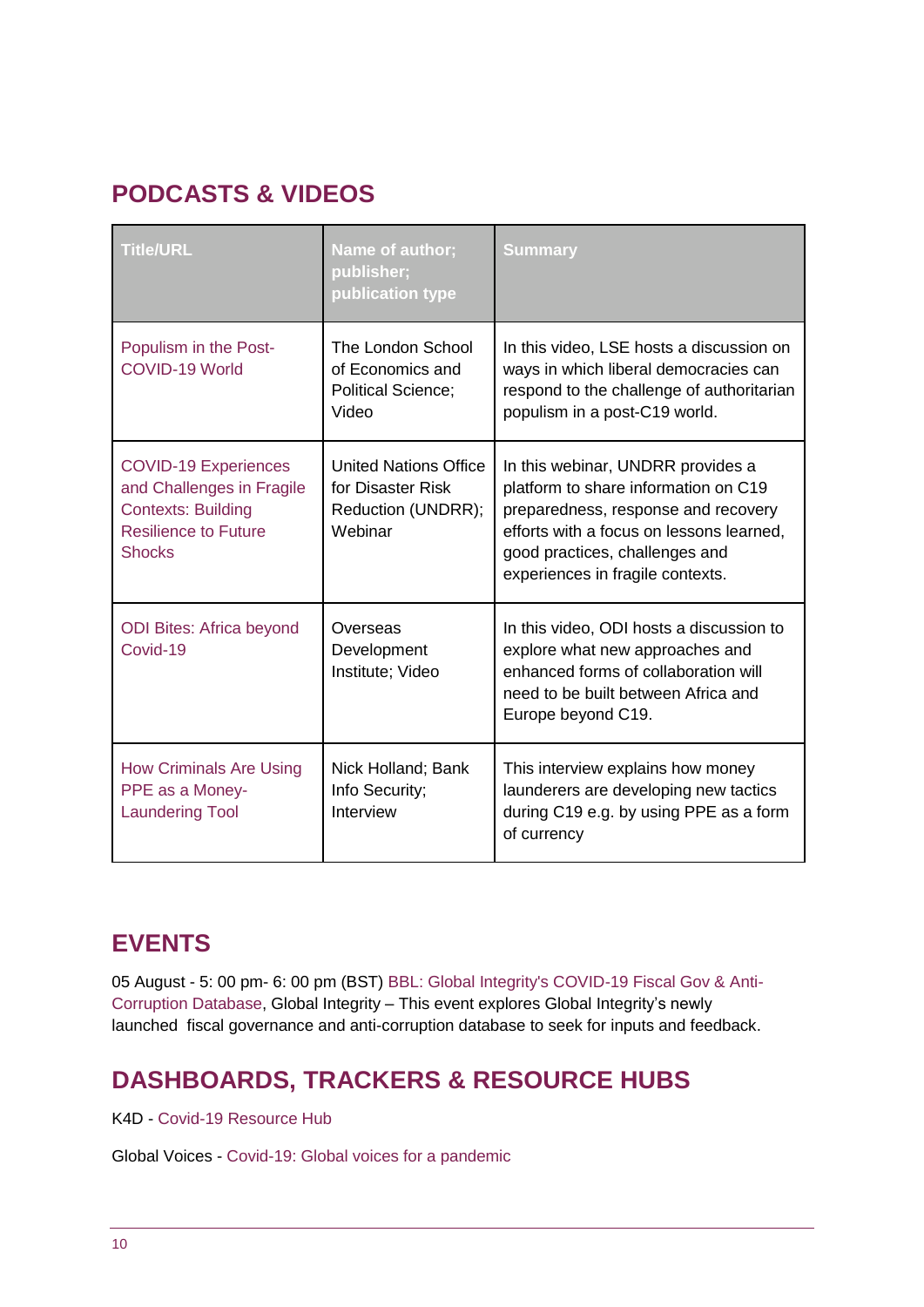#### ICNL - [COVID-19 Civic Freedom Tracker](https://www.icnl.org/covid19tracker/?mc_cid=5fd82e971a&mc_eid=0b85f78cfd)

ECPR Standing Group on Organised Crime - [Controcorrente \(dedicated Covid-19 blog series\)](https://standinggroups.ecpr.eu/sgoc/2020/03/17/controcorrente-coronavirus-and-society/) The Syllabus - [The politics of Covid-19 readings](https://the-syllabus.com/coronavirus-readings/) Political Settlements Research Programme - [Conflict, development and Covid-19 resources](https://www.politicalsettlements.org/covid-19/)  IDS - [Covid-19: the social science response to the pandemic](https://www.ids.ac.uk/news/covid-19-the-social-science-response-to-the-pandemic/?utm_campaign=News%20at%20IDS%20-%20COVID-19%20special&utm_source=emailCampaign&utm_content=&utm_medium=email) GI-TOC - [Covid Crime Watch](https://globalinitiative.net/initiatives/covid-crime-watch/) CGD - [Coronavirus preparedness & response](https://www.cgdev.org/topics/coronavirus) ODI - [Reforms, initiatives and campaigns on migrants' contributions to the Covid-19 response](https://www.odi.org/migrant-key-workers-covid-19/) OECD - Tackling coronavirus (COVID-[19\) Contributing to a global effort resource hub](http://www.oecd.org/coronavirus/en/) The New Humanitarian – [Coronavirus news, data, and policy response tracker](https://www.thenewhumanitarian.org/health/coronavirus) ACLED – [Covid-19 disorder tracker](https://acleddata.com/analysis/covid-19-disorder-tracker/) Various - [Crowd-sourced cross-disciplinary coronavirus syllabus](https://docs.google.com/document/u/0/d/1dTkJmhWQ8NcxhmjeLp6ybT1_YOPhFLx9hZ43j1S7DjE/mobilebasic) African Arguments - [Coronavirus in Africa Tracker](https://africanarguments.org/2020/06/02/coronavirus-in-africa-tracker-how-many-cases-and-where-latest/)  Insecurity insight – [Covid-19 and security monitoring](http://insecurityinsight.org/projects/aid-in-danger/aid-security-and-covid-19) Council on Foreign Relations - [Peace, Conflict, and Covid-19](https://www.cfr.org/article/peace-conflict-and-covid-19) KPMG – [Covid-19 tax developments](https://home.kpmg/xx/en/home/insights/2020/04/taxnewsflash-coronavirus-covid-19-developments.html) European Council on Foreign Relations - [European solidarity tracker](https://www.ecfr.eu/solidaritytracker) Westminster Foundation for Democracy - [Pandemic Democracy Tracker](https://tracker.wfd.org/?utm_source=T%2FAI+Newsletter+List&utm_campaign=9a1c818dba-EMAIL_CAMPAIGN_2018_12_18_05_33_COPY_01&utm_medium=email&utm_term=0_1a5ff28f1e-9a1c818dba-531902638) ACAPS - Covid-19 [ACAPS Resources](https://www.acaps.org/projects/covid19-0) ReliefWeb – [Covid-19 Global Hub](https://reliefweb.int/topics/covid-19-global) The Economist – [Covid-19 news](https://www.economist.com/news/2020/03/11/the-economists-coverage-of-the-coronavirus) IPA - [RECOVR Research Hub](https://www.poverty-action.org/recovr/research-hub) Dalia research - [Democracy Perception Index 2020](https://daliaresearch.com/blog/democracy-perception-index-2020/?utm_source=T%2FAI+Newsletter+List&utm_campaign=098ca8eb5b-EMAIL_CAMPAIGN_2018_12_18_05_33_COPY_01&utm_medium=email&utm_term=0_1a5ff28f1e-098ca8eb5b-531902638) V-Dem Institute - [Pandemic Democratic Violations Index](https://www.v-dem.net/en/analysis/PanDem/) Gender and Covid-19 - [Gender and Covid-19](https://www.genderandcovid-19.org/) Geneva Call - [COVID-19 Armed Non-State Actors' Response Monitor](https://www.genevacall.org/covid-19-armed-non-state-actors-response-monitor/)